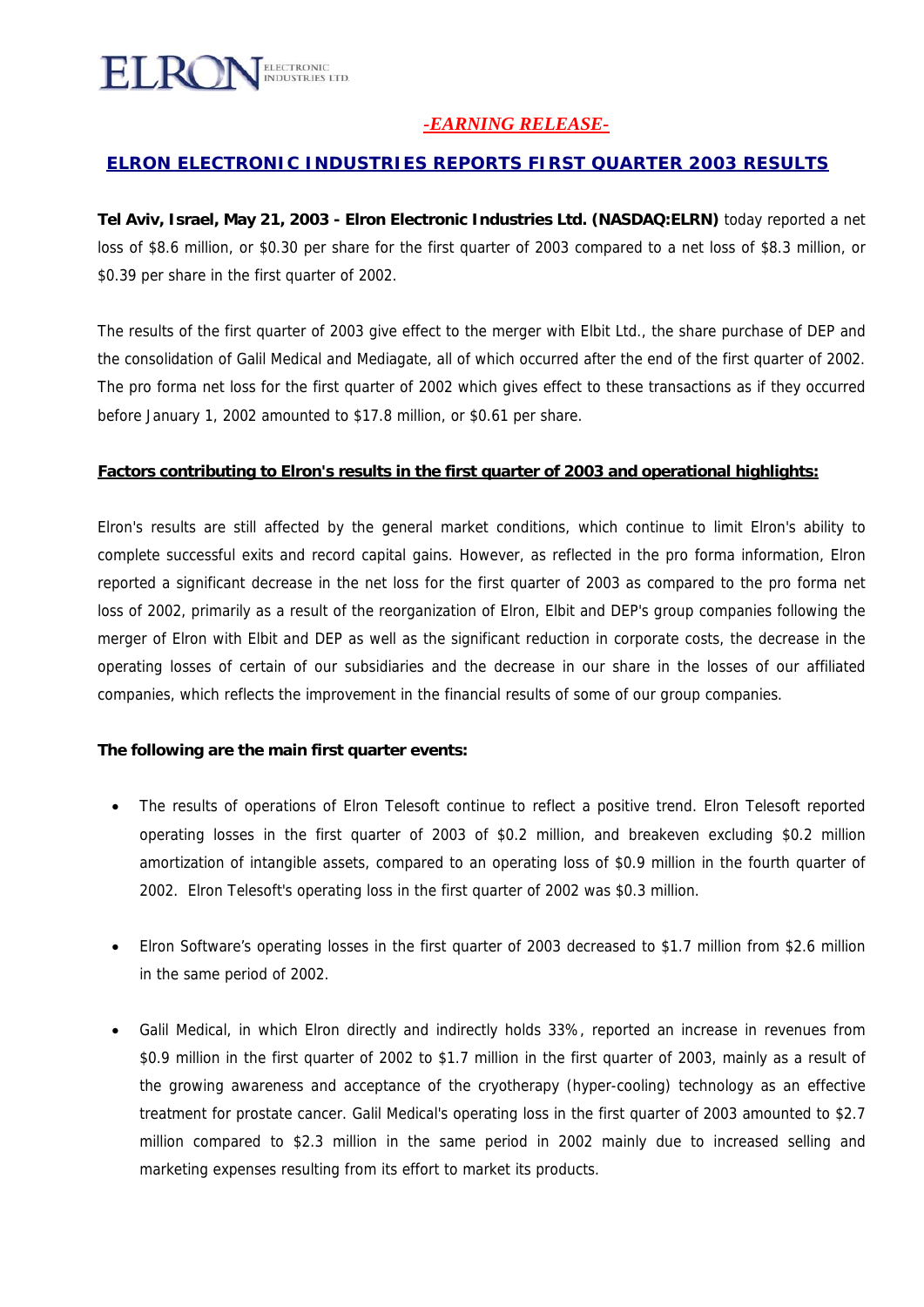

On April 22, 2003, Galil Medical announced the signing of a definitive agreement to merge Amersham (LSE, NYSE, OSE: AHM) Health's brachytherapy business with Galil Medical's urology business. The new company will provide minimally invasive treatment options for prostate cancer using Amersham's brachytherapy technology and Galil Medical's cryotherapy technology. The transaction is subject to regulatory approvals and is expected to close before the end of July 2003.

- Elbit Systems (Nasdaq: ESLT), in which Elron holds approximately 20%, increased its revenues in the first quarter of 2003 as compared to first quarter of 2002 by 8.8% to \$202.2 million and posted net income of \$12.3 million as compared to \$11.7 million in the first quarter of 2002.
- Given Imaging (Nasdaq: GIVN) in which Elron directly and indirectly holds 18%, recorded revenues of \$8.6 million in the first quarter of 2003 as compared with \$5.2 million in the same period of 2002. Net loss in the first quarter of 2003 decreased to \$3.6 million from \$5.7 million in the first quarter of 2002.
- During the first quarter of 2003, we completed an investment of \$2.0 million in Notal, an Israel related medical device company operating in the field of early detection of Age Related Macular Deterioration (AMD), in return for a 25% interest. During the first quarter of 2003, Notal signed a distribution agreement with a strategic partner, Carl Zeiss Meditec, Inc., one of the leading manufacturers of professional optics equipment.

#### **Liquidity and Shareholders Equity**

As of March 31, 2003, Elron and Elbit had cash, debentures, deposits and marketable securities (including short and long-term) of approximately \$87.1 million. Bank loans to wholly owned subsidiaries amounted to \$70.7 million, substantially all of which are guaranteed by Elron. Elron's financial position enabled continued investments and, during the first quarter of 2003, Elron invested approximately \$6.9 million mainly in its group companies.

Shareholders' equity at March 31, 2003, was \$255.4 million, which represents 66% of Elron's total assets.

"Most of our group companies continue to show improvements in their operating results in the first quarter of 2003 despite the tough economic conditions" said Doron Birger, Elron's President and CEO. "The signing of a definitive agreement to merge Amersham Health's brachytherapy business with Galil Medical's urology business is a significant step in building the value of Galil Medical. The new company will have a major global presence in the treatment of prostate cancer with combined sales which reached approximately \$90 million in 2002".

 "Looking ahead, we are confident that Elron will benefit and harvest the fruit of other investments made by us over the last year" Mr. Birger concluded.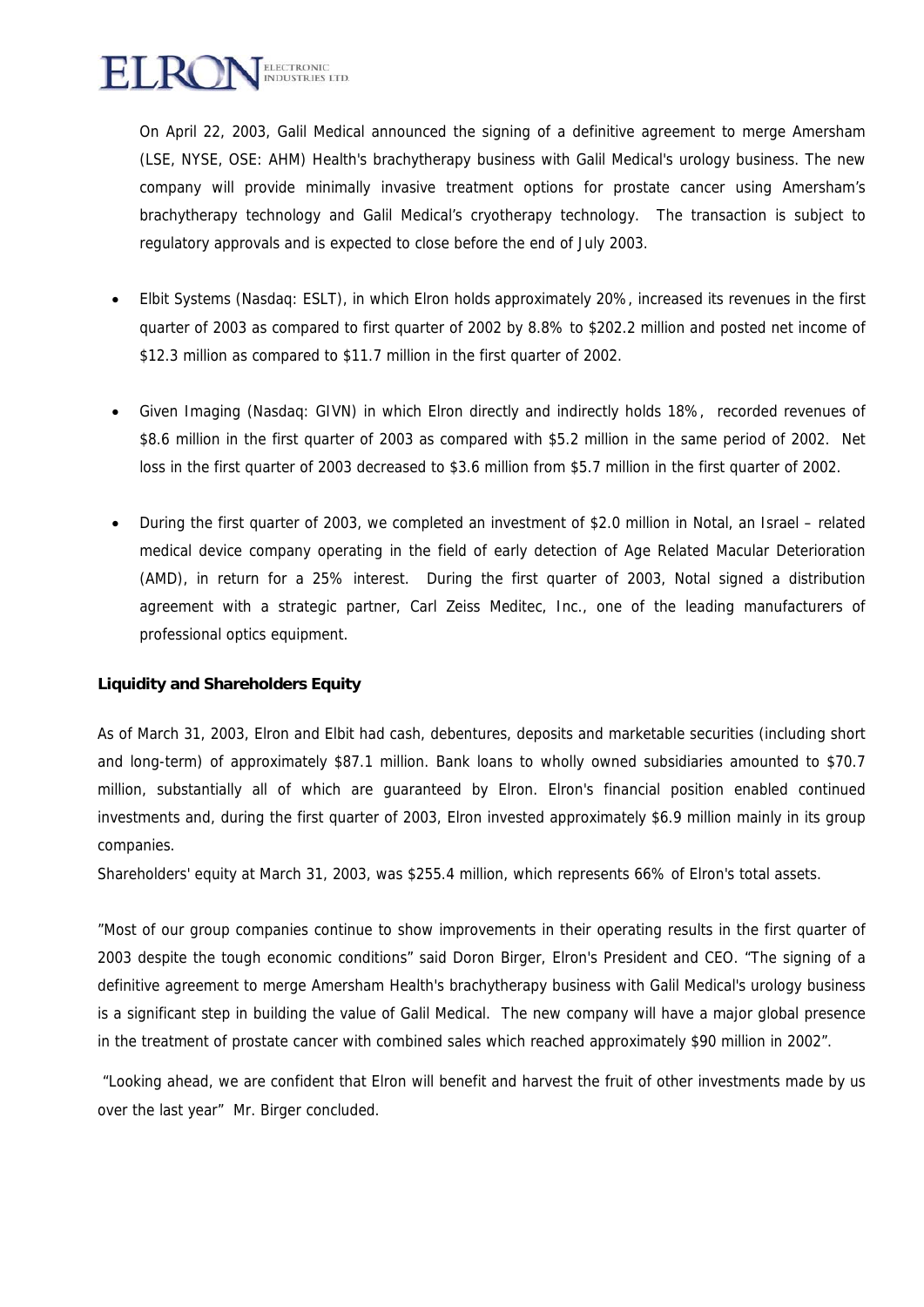

Investors may access Elron's first quarter financial report and a detailed management report on the company's web site: [www.elron.com](http://www.elron.com/)

#### **Conference call details:**

**Thursday, May 22, 2003 10:00a.m. (EST); 05:00 p.m. Israel** Dial in numbers:

**In the US: (888) 269-0005 or (866)-500-4953**

**In the UK: 0(800)-169-8104**

Other **Israel & International Participants: 972-3-9255910**

For your convenience, a **replay of the call** will be available starting one hour after the call ends until Monday, May 26, 10:00am ET. To access the replay please dial **(866) 500-4964(US), (972-3) 925-5948 (Israel) and 0-800-169-8104 (UK).** 

*Elron Electronic Industries Ltd. is a multinational high technology holding company based in Israel. Through affiliates, Elron is engaged with a group of high technology operating companies in the fields of advanced defense electronics, communication, software, information technology, medical devices, semiconductors and amorphous metals.* **For further information, visit**  *[http://www.elron.com](http://www.elron.com/)*

| Tal Raz                          | Marilena LaRosa          |
|----------------------------------|--------------------------|
| Elron Electronic Industries Ltd. | The Anne McBride Company |
| Tel. 972-3-6075555               | Tel: 212-983-1702        |
| raz@elron.net                    | mlarosa@annembride.com   |

*Any statements in this press release that may be considered forward-looking statements are subject to risks and uncertainties that could cause actual results to differ materially. Actual results may differ from such forward-looking statements due to the risk factors discussed in periodic reports filed by the Company with the Securities and Exchange Commission, which the Company urges investors to consider.* 

Tables to follow

**Contact:**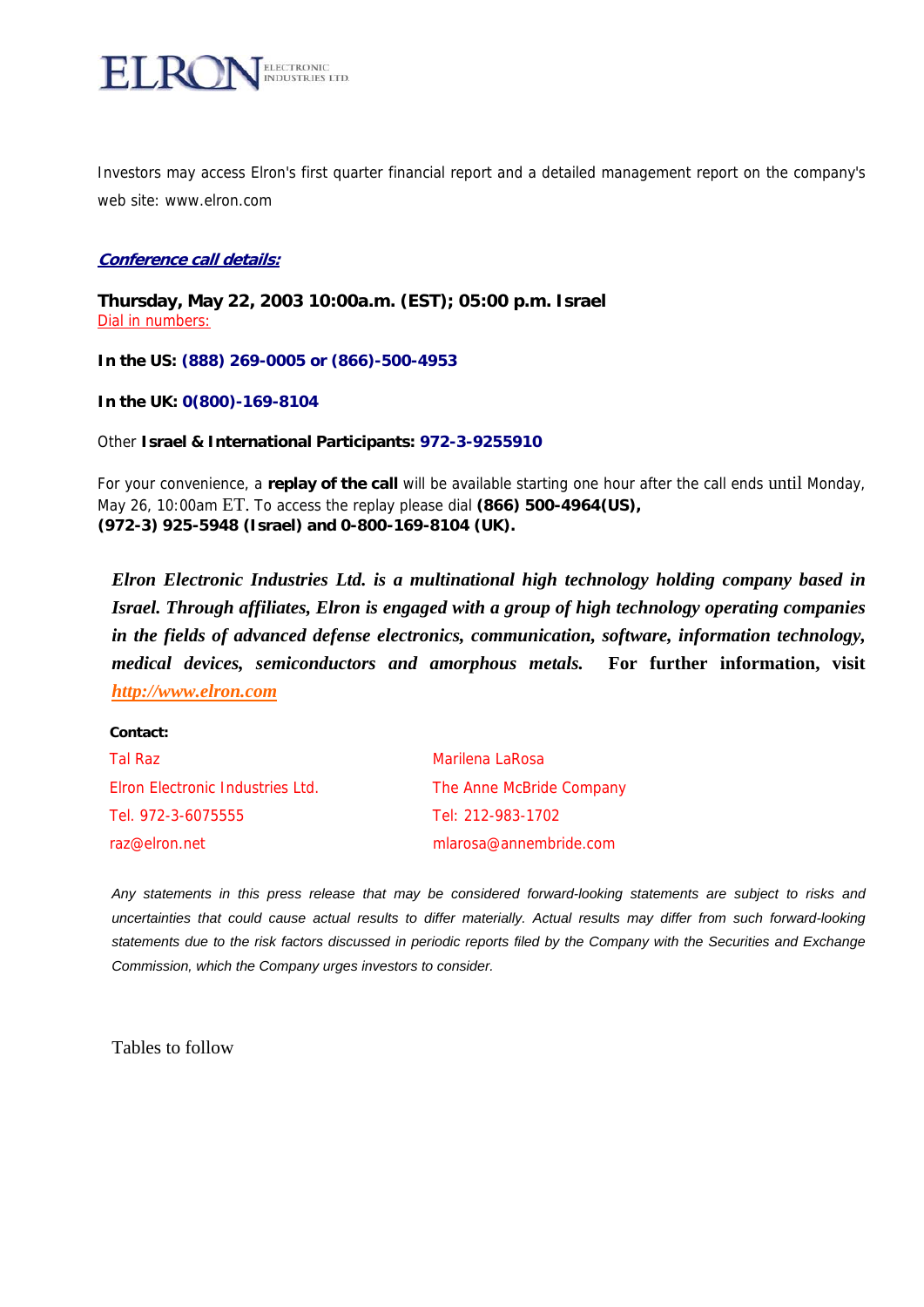

# **CONSOLIDATED BALANCE SHEETS**

(In thousands of U.S. Dollars)

|                                                                                      | March 31,<br>2003 | December 31,<br>2002 |         |  |
|--------------------------------------------------------------------------------------|-------------------|----------------------|---------|--|
|                                                                                      | (Unaudited)       | (Audited)            |         |  |
| <b>ASSETS</b>                                                                        |                   |                      |         |  |
| <b>Current Assets:</b>                                                               | \$<br>76,128      | $\mathbb{S}$         | 87,044  |  |
| Long-term assets:                                                                    |                   |                      |         |  |
| Investments in affiliated companies<br>Investments in other companies and long- term | 132,080           |                      | 131,256 |  |
| receivables                                                                          | 90,544            |                      | 97,158  |  |
| Long-term debentures and deposits                                                    | 30,129            |                      | 28,928  |  |
| Deferred taxes                                                                       | 3,491             |                      | 2,990   |  |
| Severance pay deposits                                                               | 2,358             |                      | 2,262   |  |
| Total long-term assets                                                               | 258,602           |                      | 262,594 |  |
| Property and equipment, net                                                          | 11,462            |                      | 11,576  |  |
| Other assets:                                                                        |                   |                      |         |  |
| Goodwill                                                                             | 21,538            |                      | 21,538  |  |
| Other intangible assets                                                              | 18,101            | 18,577               |         |  |
|                                                                                      | 39,639            |                      | 40,115  |  |
| Total assets                                                                         | \$<br>385,831     | \$                   | 401,329 |  |

### LIABILITIES AND SHAREHOLDERS' EQUITY

| <b>Total Current Liabilities</b>                 | \$<br>50,981 | \$<br>55,253  |
|--------------------------------------------------|--------------|---------------|
| Long-term loans from banks and others            | 50,180       | 49,389        |
| Accrued severance pay and retirement obligations | 3,083        | 2,921         |
| Deferred taxes                                   | 22,391       | 23,650        |
| Other                                            | 552          | 414           |
| Total long-term liabilities                      | 76,206       | 76,374        |
| Minority interest                                | 3,279        | 3,185         |
| Shareholders' equity:                            |              |               |
| Ordinary shares                                  | 9,572        | 9,572         |
| Additional paid-in capital                       | 267,817      | 267,482       |
| Accumulated other comprehensive income           | 4,653        | 7,529         |
| Accumulated deficit                              | (26,677)     | (18,066)      |
| Total shareholders' equity                       | 255,365      | 266,517       |
| Total liabilities and shareholders' equity       | 385,831<br>S | \$<br>401,329 |